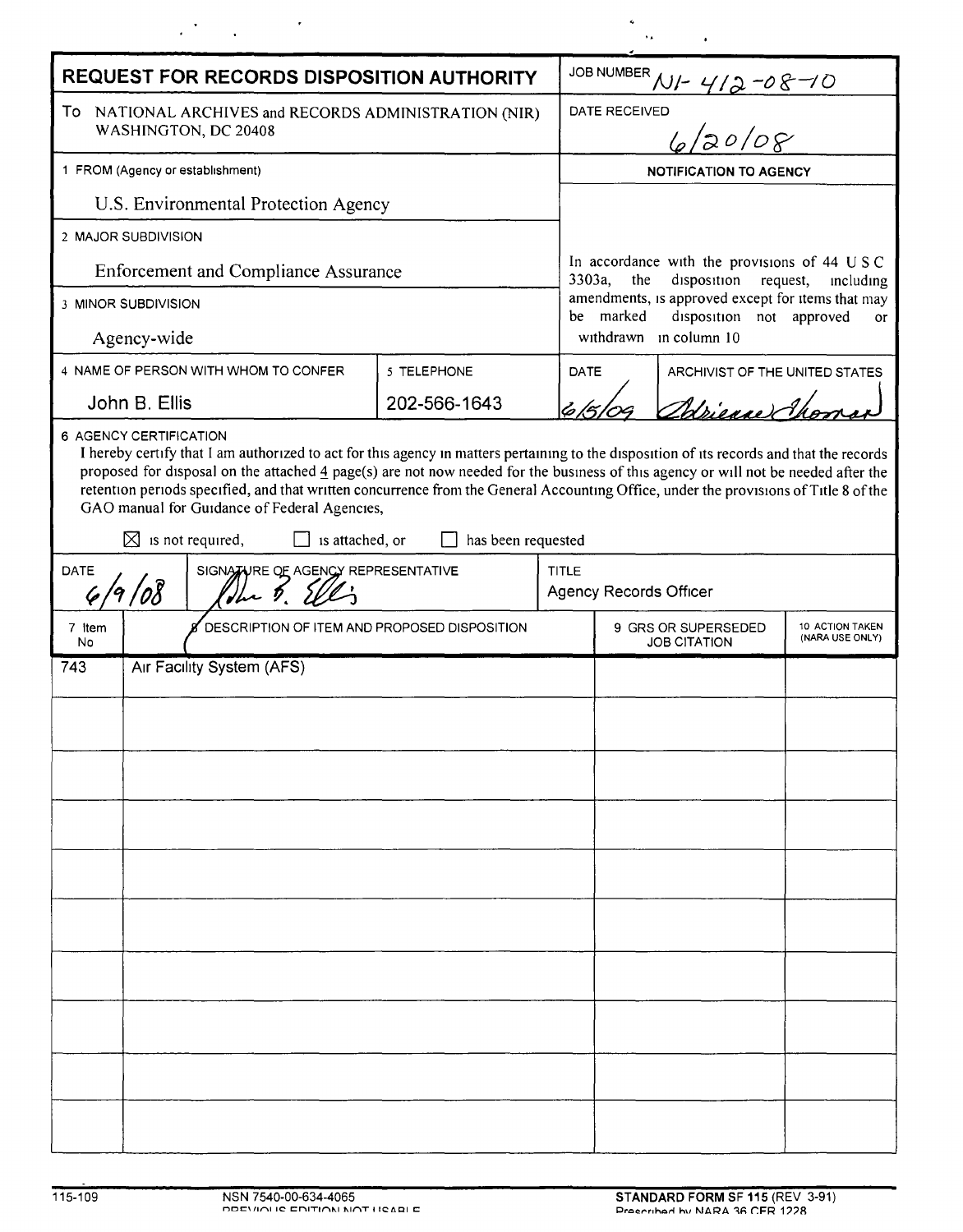# **EPA Records Schedule 743**

Status: Fmal, *10/31/2009*

Title: AIr Facility System (AFS)

Program: Enforcement and Comphance Assurance

Applicability: Agency-wide

Function: 108-025-08 - Compliance and Enforcement

#### NARA Disposal Authority:

This schedule authonzes the disposition of the record copy in any media (media neutral), excludmg any records already in electromc form. Records designated for permanent retention must be transferred to the National Archives in accordance with NARA standards at the time of transfer.

•  $N1-412-08-10$ 

#### Description:

The Aur Facility System (AFS) contains data for the stationary source air program. State and local agencies collect and submit the data and use it for compliance and enforcement for the air program. Types of data input include' plant name, action type code, standard mdustrial code, and staff code. Types of reports generated by the system include the AFS High Prionty Violator Summary and AFS Plant Compliance Inventory

AFS was ongmally part of the Aerometnc Information Retrieval System (AIRS), now known as the AIr Quahty System (AQS) which IS scheduled separately. AFS data can also be accessed usmg other EPA systems, including Enforcement Compliance History Online (ECHO), the Online Tracking Information System (OTIS), and Envirofacts.

#### Disposition Instructions:

Item a: Electronic software program

The Office of Enforcement and Compliance Assurance, Enforcement Targeting Division at Headquarters is responsible for the disposition of this item.

- • Disposable
- Destroy when no longer needed to ensure access to, and use of, the electronic records throughout the authorized retention period.

Item b: Input

• Disposable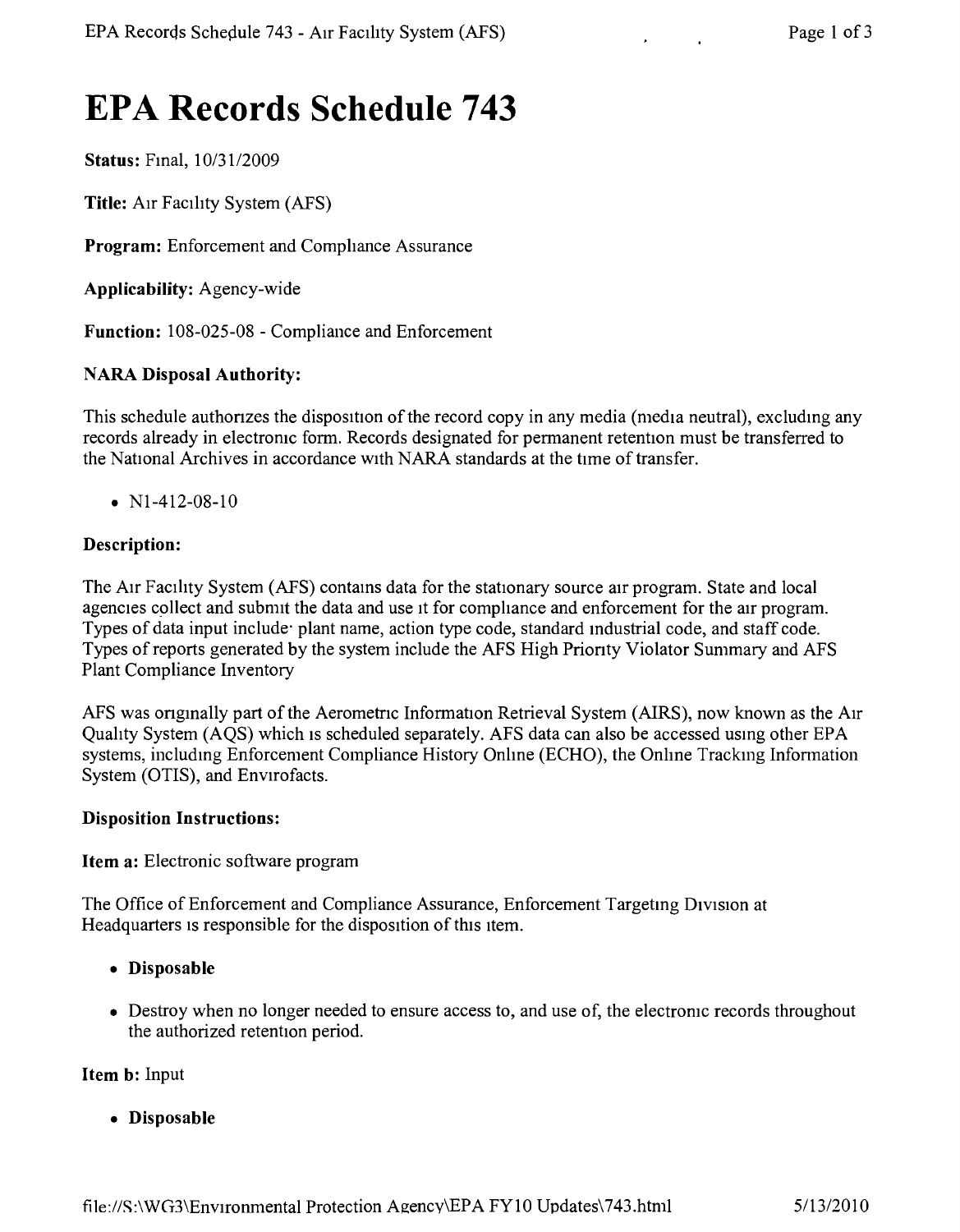• Follow instructions for EPA 171.

#### **Item** c: Electronic data

The Office of Enforcement and Compliance Assurance, Enforcement Targeting Division at Headquarters is responsible for the disposition of this item.

- **• Permanent**
- Beginning 2008, transfer annually to the National Archives, as specified in 36 CFR 1235.44-1235.50 or standards applicable at the time.

#### **Item d:** Output and reports

- **• Varies**
- File with related records and follow instructions for the related records.

#### **Item** e: System documentation

The Office of Enforcement and Compliance Assurance, Enforcement Targeting Division at Headquarters is responsible for the disposition of this item.

- **• Permanent**
- Transfer to the National Archives those records necessary to document how the system captures, manipulates, and outputs data, as specified in 36 CFR 1235.44-1235.50 or standards applicable at the time. Documentation is transferred with the electronic data (item c).

#### **Guidance:**

ECHO and OTIS are covered by EPA 022 - Integrated Data for Enforcement Analysis (IDEA). See EPA 098 for Envirofacts.

#### **Reasons for Disposition:**

The following change was made m the *05/3112008* version:

• Revised wording about apphcabihty for drsposition items a, c and e.

The following change was made m the *04/30/2008* version:

• Revised title of disposition item e.

The data stored in AFS is used by EPA, state and local agencies to manage air program compliance. The data was previously part of AIRS which was approved as permanent.

#### **Custodians:**